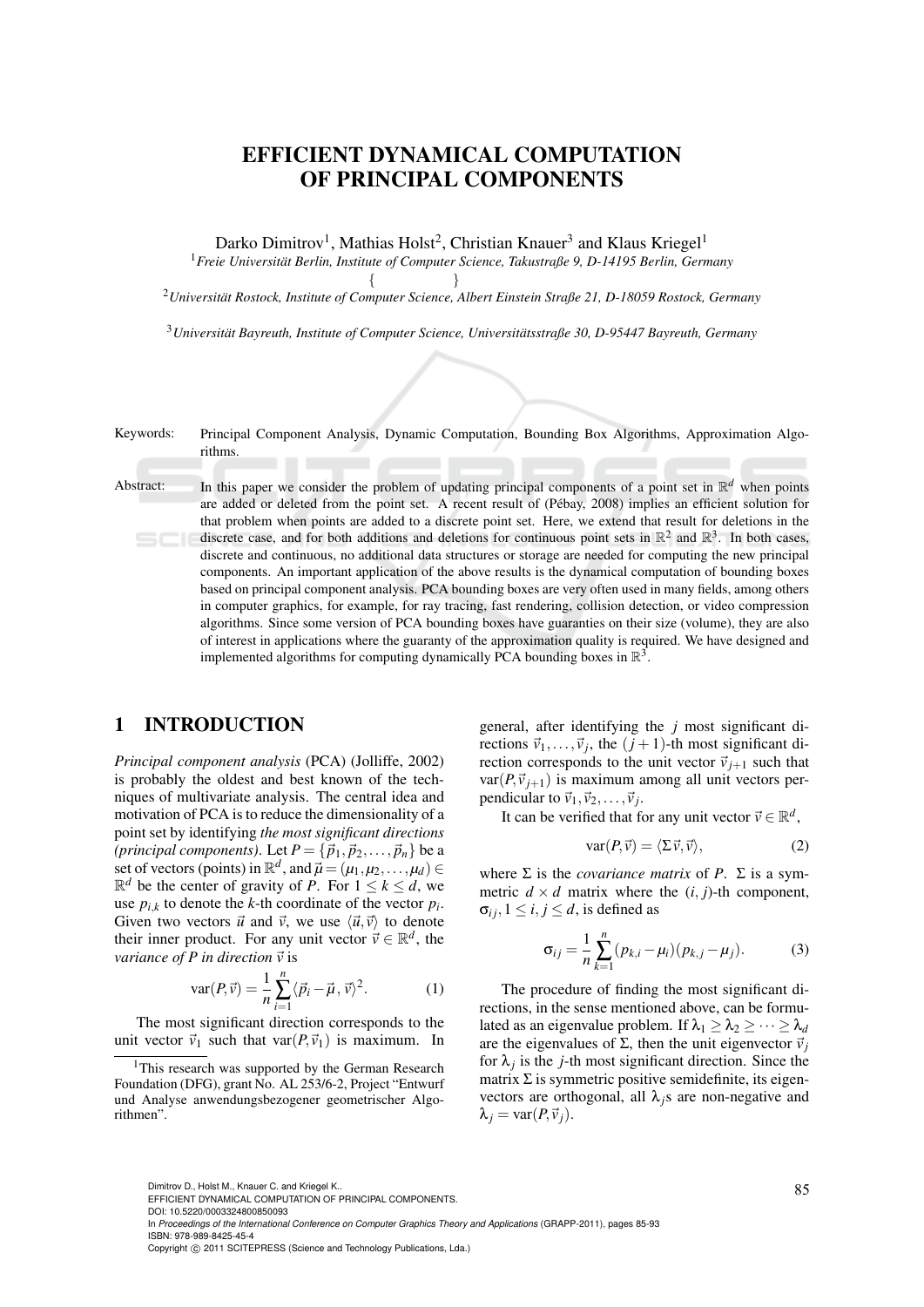Computation of the covariance matrix can be done in  $O(d^2n)$  time, while computation of the eigenvalues, when *d* is not very large, can be done in  $O(d^3)$ time, for example with the *Jacobi* or the *QR method* (Press et al., 1995). Thus, the time complexity of computing principal components of *n* points in  $\mathbb{R}^d$  is  $O(d^2n + d^3)$ . The multiplicative factor of  $O(d^2)$  and the additive factor of  $O(d^3)$  throughout the paper will be omitted, since we will assume that *d* is fixed. For very large *d*, the problem of computing eigenvalues is non-trivial. In practice, the above mentioned methods for computing eigenvalues converge rapidly. In theory, it is unclear how to bound the running time combinatorially and how to compute the eigenvalues in decreasing order. In (Cheng and Y. Wang, 2008) a modification of the *Power method* (Parlett, 1998) is presented, which can give a guaranteed approximation of the eigenvalues with high probability.

Examples of applications of PCA include data compression, exploratory data analysis, visualization, image processing, pattern and image recognition, time series prediction, detecting perfect and reflective symmetry, and dimension detection. The thorough overview of PCA's applications can be found for example in the textbooks (Duda et al., 2001) and (Jolliffe, 2002). Most of the applications of PCA are non-geometric in their nature. However, there are also few purely geometric applications that are quite widespread in computer graphics. Example are the estimation of the undirected normals of the point sets or computing PCA bounding boxes (bounding boxes determined by the principal components of the point set).

Contributions and Organization of the Paper. Dynamic versions of the above applications, i.e., when the point set (population) changes, are of big importance and interest. Efficient solutions of those problems depend heavily on an efficient dynamic computation of the principal components (eigenvectors of the covarince matrix). Dynamic updates of variances in different settings have been studied since the sixties (Chan et al., 1979), (Knuth, 1998), (Pébay, 2008), (Welford, 1962), (West, 1979). Recently, in a technical report (Pébay, 2008) also investigated the dynamic maintenance of covariance matrices. Our contribution extends these results in the following directions:

- 1. We also take into account the operation of point deletions.
- 2. We study the dynamic computation of principal components in the continuous version.
- 3. We combine the dynamic PCA versions with efficient methods for computing PCA bounding boxes.

We consider the computation of the dynamic PCA bounding boxes, since it has very important applications in many fields including computer graphics, where the PCA boxes are used, for example, for ray tracing, fast rendering, video compression algorithms, or collision detection. Two distinguished hierarchical data structures from computer graphics used for representation of 3D surfaces and for rapid interference detection, based on PCA bounding boxes, are the Boxtree (Barequet et al., 1996) and the OBBTree (Gottschalk et al., 1996). We would like to stress, that PCA bounding boxes are also of interest in applications where the guaranty of the approximation quality is required, since some version of PCA bounding boxes have guaranties on their size (Dimitrov et al., 2009b). Based on the theoretical results in this paper, we have implemented several algorithms for computing PCA bounding boxes dynamically.

The organization and the main results of the paper are as follows: In Section 2 we consider the problem of updating the principal components of a set of *n* points, when *m* points are added or deleted from the point set. For both operations performed on a discrete point set in  $\mathbb{R}^d$ , we can compute the new principal components in  $O(m)$  time for fixed *d*. This is a significant improvement over the commonly used approach of recomputing the principal components from scratch, which takes  $O(n+m)$  time. We also consider the computation of the principal components of a dynamic continuous point set. We give closed form solutions when the point set is a convex polytope  $\mathbb{R}^3$ . Due to the space limitation, the cases when the point set is the boundary of a convex polytope in  $\mathbb{R}^2$  or  $\mathbb{R}^3$ , or a convex polygon in  $\mathbb{R}^2$ , are left for an extended version of this paper. In Section 3 we present and verify the correctness of some theoretical results presented in the Section 2. We have implemented several dynamic PCA bounding box algorithms and evaluated their performances. Conclusion and open problems are presented in Section 4.

## 2 UPDATING THE PRINCIPAL COMPONENTS EFFICIENTLY

# 2.1 Discrete Case in R *d*

Here, we consider the problem of updating the covariance matrix  $\Sigma$  of a discrete point set  $P =$  ${\bar{p}_1, \bar{p}_2,..., \bar{p}_n}$  in  $\mathbb{R}^d$ , when *m* points are added or deleted from  $\hat{P}$ . The recent result of (Pébay, 2008) implies the same solution that we have obtained for additions. Since the derivation of the closed form so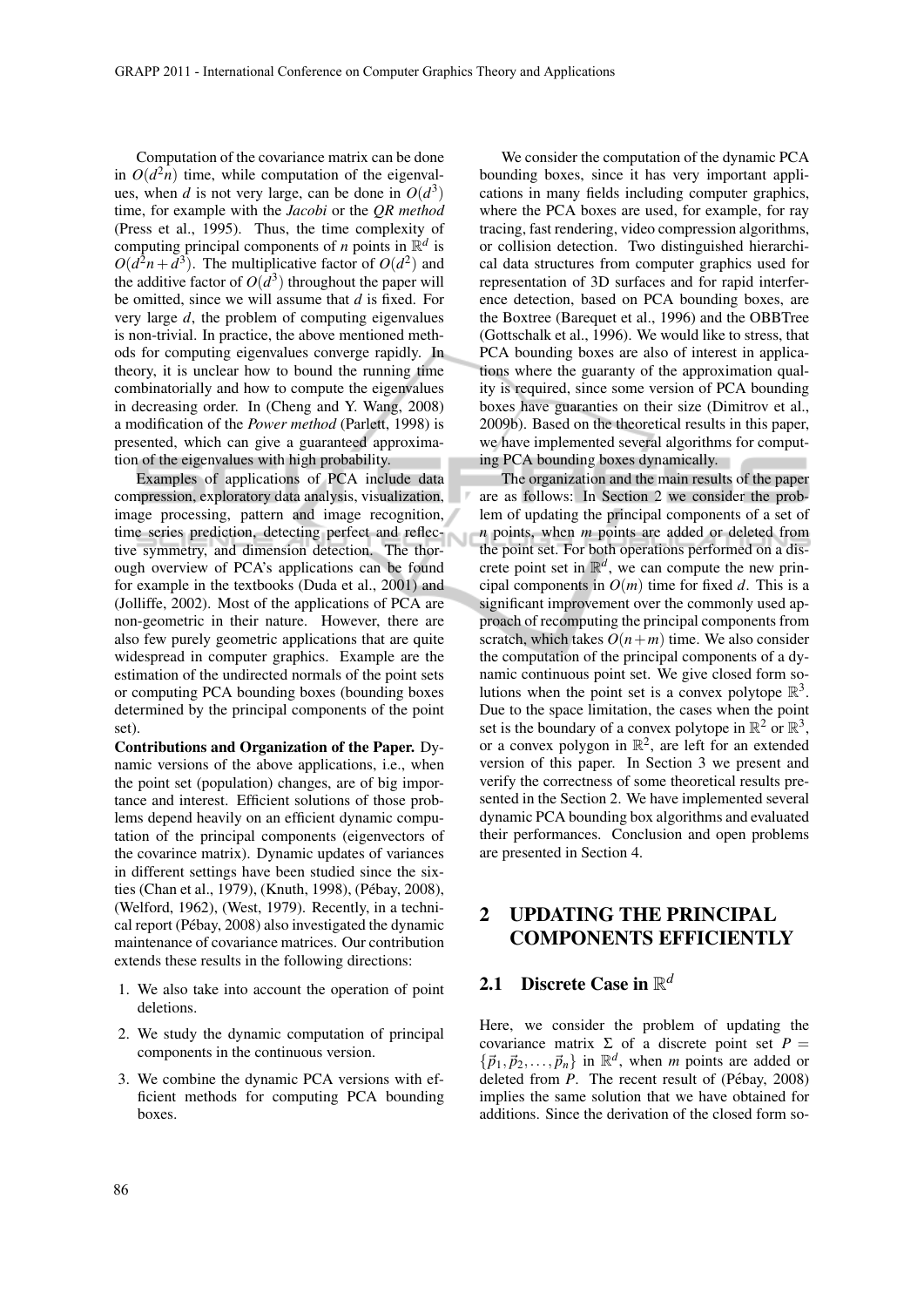lutions for deletions is similar to that for additions, and due to the space limitation here, we just state the main result related to the discrete points sets without proof.

**Theorem 2.1** Let P be a set of n points in  $\mathbb{R}^d$  with *known covariance matrix* Σ. Let P' be a point set in R *d , obtained by adding or deleting m points from P. The principal components of P*<sup>0</sup> *can be computed in O*(*m*) *time for fixed d.*

The principal components of discrete point sets can be strongly influenced by point clusters (Dimitrov et al., 2009b). To avoid the influence of the distribution of the point set, often continuous sets, especially the convex hull of a point set is considered, which lead to so-called continuous PCA. Computing PCA bounding boxes (Gottschalk et al., 1996), (Dimitrov et al., 2009a), or retrieval of 3D-objects (Vranic et al., ´ 2001), are typical applications where continuous PCA are of interest.

# 2.2 Continuous Case in  $\mathbb{R}^3$

Here, we consider the computation of the principal components of a dynamic continuous point set. We present a closed form-solutions when the point set is a convex polytope or the boundary of a convex polytope in  $\mathbb{R}^2$  or  $\mathbb{R}^3$ . When the point set is the boundary of a convex polytope, we can update the new principal components in  $O(k)$  time, for both deletion and addition, under the assumption that we know the *k* facets in which the polytope changes. Under the same assumption, when the point set is a convex polytope in  $\mathbb{R}^2$  or  $\mathbb{R}^3$ , we can update the principal components in  $O(k)$  time after adding points. But, to update the principal components after deleting points from a convex polytope in  $\mathbb{R}^2$  or  $\mathbb{R}^3$  we need  $O(n)$  time. This is due to the fact that, after a deletion the center of gravity of the old convex hull (polyhedron) could lie outside the new convex hull, and therefore, a retetrahedralization is needed (see Subsection 2.2.1).

Due to the space limitation, we present in this section only the closed-form solutions for a convex polytope in  $\mathbb{R}^3$ , and leave the cases when the point set is the boundary of a convex polytope in  $\mathbb{R}^2$  or  $\mathbb{R}^3$ , or a convex polygon in  $\mathbb{R}^2$ , for an extended version of this paper.

### 2.2.1 Continuous PCA over a Convex Polyhedron in  $\mathbb{R}^3$

Let *P* be a point set in  $\mathbb{R}^3$ , and let *X* be its convex hull. We assume that the boundary of *X* is triangulated (if it is not, we can triangulate it in a preprocessing step). We choose an arbitrary point  $\vec{o}$  in the interior of *X*, for example, we can choose  $\vec{o}$  to be the center of gravity of the boundary of *X*. Each triangle from the boundary together with  $\vec{o}$  forms a tetrahedron. Let the number of such formed tetrahedra be *n*. The *k*-th tetrahedron, with vertices  $\vec{x}_{1,k}, \vec{x}_{2,k}, \vec{x}_{3,k}, \vec{x}_{4,k} = \vec{o}$ , can be represented in a parametric form by  $\vec{Q}_k(s,t,u)$  $\vec{x}_{4,k} + s(\vec{x}_{1,i} - \vec{x}_{4,k}) + t(\vec{x}_{2,i} - \vec{x}_{4,k}) + u(\vec{x}_{3,i} - \vec{x}_{4,k}),$  for  $0 \leq s, t, u \leq 1$ , and  $s + t + u \leq 1$ . For  $1 \leq i \leq 3$ , we use  $x_{i,j,k}$  to denote the *i*-th coordinate of the vertex  $\vec{x}_i$  of the tetrahedron  $\vec{Q}_k$ .

The center of gravity of the *k*-th tetrahedron is

$$
\vec{\mu}_k = \frac{\int_0^1 \int_0^{1-s} \int_0^{1-s-t} \rho(\vec{Q}_k(s,t,u)) \vec{Q}_i(s,t,u) du dt ds}{\int_0^1 \int_0^{1-s} \int_0^{1-s-t} \rho(\vec{Q}_k(s,t,u)) du dt ds},
$$

where  $\rho(\vec{Q}_k(s,t,u))$  is a mass density at a point  $\vec{Q}_k(s,t,u)$ . Since we can assume  $\rho(\vec{Q}_k(s,t,u)) = 1$ , we have

$$
\vec{\mu}_k = \frac{\int_0^1 \int_0^{1-s} \int_0^{1-s-t} \vec{Q}_k(s,t,u) du dt ds}{\int_0^1 \int_0^{1-s} \int_0^{1-s-t} du dt ds} = \frac{\vec{x}_{1,k} + \vec{x}_{2,k} + \vec{x}_{3,k} + \vec{x}_{4,k}}{4}.
$$

The contribution of each tetrahedron to the center of HN<sub>I</sub> gravity of *X* is proportional to its volume. If  $M_k$  is the  $3 \times 3$  matrix whose *l*-th row is  $\vec{x}_{l,k} - \vec{x}_{4,k}$ , for  $l = 1...3$ , then the volume of the *k*-th tetrahedron is

$$
v_k = \text{volume}(Q_k) = \frac{|det(M_k)|}{3!}.
$$

We introduce a weight to each tetrahedron that is proportional to its volume, define as

$$
w_k = \frac{v_k}{\sum_{k=1}^n v_k} = \frac{v_k}{v},
$$

where  $\nu$  is the volume of  $X$ . Then, the center of gravity of *X* is

$$
\vec{\mu} = \sum_{k=1}^n w_k \vec{\mu}_k.
$$

The covariance matrix of the *k*-th tetrahedron is

$$
\Sigma_{k} = \frac{\int_{0}^{1} \int_{0}^{1-s} \int_{0}^{1-s-t} (\vec{Q}_{k}(s,t,u)-\vec{\mu}) (\vec{Q}_{k}(s,t,u)-\vec{\mu})^{T} du dt ds}{\int_{0}^{1} \int_{0}^{1-s} \int_{0}^{1-s-t} du dt ds}
$$
  
=  $\frac{1}{20} \left( \sum_{j=1}^{4} \sum_{h=1}^{4} (\vec{x}_{j,k} - \vec{\mu}) (\vec{x}_{h,k} - \vec{\mu})^{T} + \sum_{j=1}^{4} (\vec{x}_{j,k} - \vec{\mu}) (\vec{x}_{j,k} - \vec{\mu})^{T} \right).$ 

The  $(i, j)$ -th element of  $\Sigma_k$ ,  $i, j \in \{1, 2, 3\}$ , is

$$
\sigma_{ij,k} = \frac{1}{20} \left( \sum_{l=1}^{4} \sum_{h=1}^{4} (x_{i,l,k} - \mu_i)(x_{j,h,k} - \mu_j) + \frac{4}{\sum_{l=1}^{4} (x_{i,l,k} - \mu_i)(x_{j,l,k} - \mu_j)} \right),
$$

with  $\vec{\mu} = (\mu_1, \mu_2, \mu_3)$ . Finally, the covariance matrix of *X* is

$$
\Sigma = \sum_{i=1}^n w_i \Sigma_i,
$$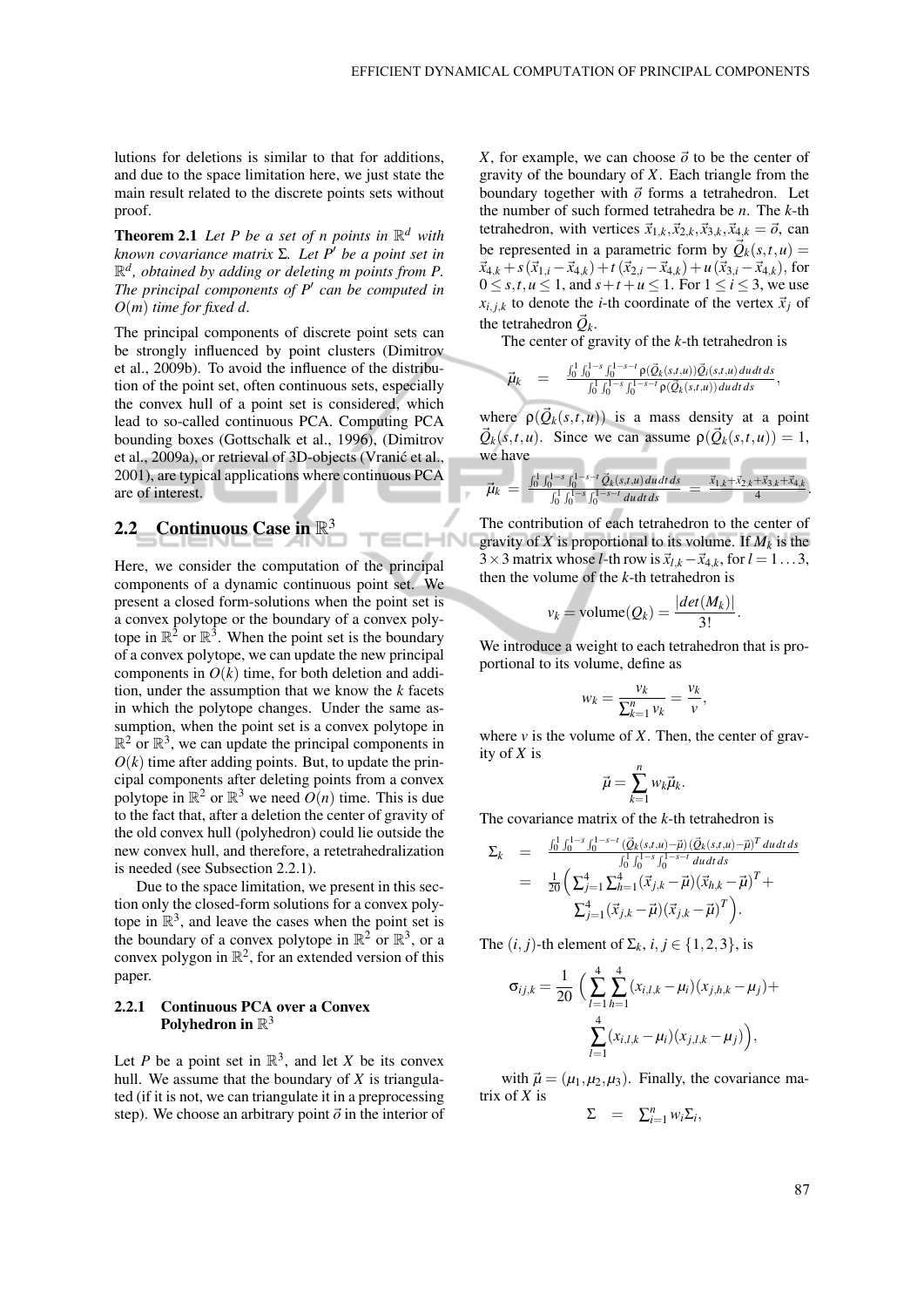with  $(i, j)$ -th element

$$
\sigma_{ij} = \frac{1}{20} \Big( \sum_{k=1}^{n} \sum_{l=1}^{4} \sum_{h=1}^{4} w_i (x_{i,l,k} - \mu_i) (x_{j,h,k} - \mu_j) + \sum_{k=1}^{n} \sum_{l=1}^{4} w_i (x_{i,l,k} - \mu_i) (x_{j,l,k} - \mu_j) \Big).
$$

We would like to note that the above expressions hold also for any non-convex polyhedron that can be tetrahedralized. A star-shaped object, where  $\vec{o}$  is the kernel of the object, is such example.

### Adding Points

We add points to  $P$ , obtaining a new point set  $P'$ . Let  $X'$  be the convex hull of *P'*. We consider that  $X'$  is obtained from *X* by deleting  $n_d$ , and adding  $n_a$  tetrahedra. Let

$$
v' = \sum_{k=1}^{n} v_k + \sum_{k=n+1}^{n+n_a} v_k - \sum_{k=n+n_a+1}^{n+n_a+n_d} v_k
$$
  
=  $v + \sum_{k=n+1}^{n+n_a} v_k - \sum_{k=n+n_a+1}^{n+n_a+n_d} v_k.$ 

The weight of a tetrahedron  $Q_k$  is now

$$
w'_k = \frac{v_k}{v'}.
$$

The center of gravity of  $X'$  is

$$
\vec{\mu}' = \sum_{k=1}^{n} w'_k \vec{\mu}_k + \sum_{k=n+1}^{n+n_a} w'_k \vec{\mu}_k - \sum_{k=n+n_a+1}^{n+n_a+n_d} w'_k \vec{\mu}_k \n= \frac{1}{\nu'} \left( \sum_{k=1}^{n} v_k \vec{\mu}_k + \sum_{k=n+1}^{n+n_a} v_k \vec{\mu}_k - \sum_{k=n+n_a+1}^{n+n_a+n_d} v_k \vec{\mu}_k \right) \n= \frac{1}{\nu'} \left( v\vec{\mu} + \sum_{k=n+1}^{n+n_a} v_k \vec{\mu}_k - \sum_{k=n+n_a+1}^{n+n_a+n_d} v_k \vec{\mu}_k \right)
$$
\n(4)

Let

$$
\vec{\mu}_a = \frac{1}{v'} \sum_{k=n+1}^{n+n_a} v_k \vec{\mu}_k
$$
, and  $\vec{\mu}_d = \frac{1}{v'} \sum_{k=n+n_a+1}^{n+n_a+n_d} v_k \vec{\mu}_k$ .

Then, we can rewrite (4) as

$$
\vec{\mu}' = \frac{v}{v'}\vec{\mu} + \vec{\mu}_a - \vec{\mu}_d.
$$
 (5)

The *i*-th component of  $\vec{\mu}_a$  and  $\vec{\mu}_d$ ,  $1 \le i \le 3$ , is denoted by  $\mu_{i,a}$  and  $\mu_{i,d}$ , respectively. The  $(i, j)$ -th component,  $σ'_{ij}$ , 1 ≤ *i*, *j* ≤ 3, of the covariance matrix Σ' of X' is

$$
\sigma'_{ij} = \frac{1}{20} \Big( \sum_{k=1}^{n} \sum_{l=1}^{4} \sum_{h=1}^{4} w'_{k}(x_{i,l,k} - \mu'_{i})(x_{j,h,k} - \mu'_{j}) +
$$
  

$$
\sum_{k=1}^{n} \sum_{l=1}^{4} w'_{k}(x_{i,l,k} - \mu'_{i})(x_{j,l,k} - \mu'_{j}) +
$$
  

$$
\sum_{k=n+1}^{n+n} \sum_{l=1}^{4} \sum_{h=1}^{4} w'_{k}(x_{i,l,k} - \mu'_{i})(x_{j,h,k} - \mu'_{j}) +
$$
  

$$
\sum_{k=n+1}^{n+n} \sum_{l=1}^{4} w'_{k}(x_{i,l,k} - \mu'_{i})(x_{j,l,k} - \mu'_{j}) -
$$
  

$$
\sum_{k=n+n}^{n+n} \sum_{h=1}^{4} \sum_{h=1}^{4} w'_{k}(x_{i,l,k} - \mu'_{i})(x_{j,h,k} - \mu'_{j}) -
$$
  

$$
\sum_{k=n+n}^{n+n} \sum_{h=1}^{4} \sum_{l=1}^{4} w'_{k}(x_{i,l,k} - \mu'_{i})(x_{j,l,k} - \mu'_{j}) \Big).
$$

Let  
\n
$$
\sigma'_{ij} = \frac{1}{20} (\sigma'_{ij,11} + \sigma'_{ij,12} + \sigma'_{ij,21} + \sigma'_{ij,22} - \sigma'_{ij,31} - \sigma'_{ij,32}),
$$

where

-injo

$$
\sigma'_{ij,11} = \sum_{k=1}^{n} \sum_{l=1}^{4} \sum_{h=1}^{4} w'_k (x_{i,l,k} - \mu'_i)(x_{j,h,k} - \mu'_j), \quad (6)
$$

$$
\sigma'_{ij,12} = \sum_{k=1}^{n} \sum_{l=1}^{4} w'_k (x_{i,l,k} - \mu'_i)(x_{j,l,k} - \mu'_j), \quad (7)
$$

$$
\sigma'_{ij,21} = \sum_{k=n+1}^{n+n_a} \sum_{l=1}^4 \sum_{h=1}^4 w'_k (x_{i,l,k} - \mu'_i)(x_{j,h,k} - \mu'_j), \quad (8)
$$

$$
\sigma'_{ij,22} = \sum_{k=n+1}^{n+n_a} \sum_{l=1}^4 w'_k (x_{i,l,k} - \mu'_i)(x_{j,l,k} - \mu'_j), \qquad (9)
$$

$$
\sigma'_{ij,31} = \sum_{k=n+n_a+1}^{n+n_a+n_d} \sum_{l=1}^4 \sum_{h=1}^4 w'_k (x_{i,l,k} - \mu'_i)(x_{j,h,k} - \mu'_j),
$$
\n(10)

$$
\sigma'_{ij,32} = \sum_{k=n+n_a+1}^{n+n_a+n_d} \sum_{l=1}^4 w'_k (x_{i,l,k} - \mu'_i)(x_{j,l,k} - \mu'_j). \tag{11}
$$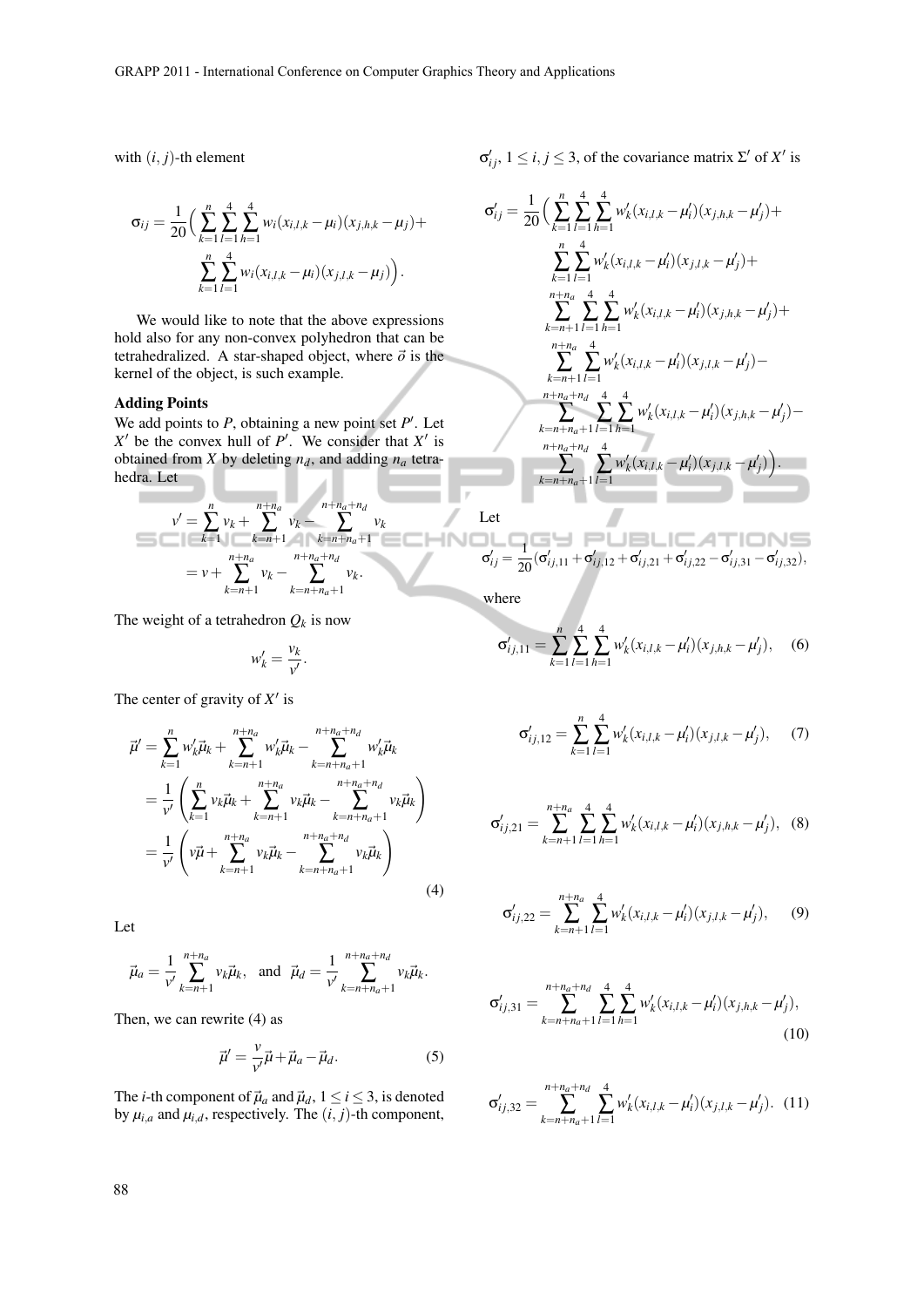Plugging-in the values of  $\mu'_i$  and  $\mu'_j$  in (6), we obtain:

$$
\sigma'_{ij,11} = \sum_{k=1}^{n} \sum_{l=1}^{4} \sum_{h=1}^{4} w'_{k}(x_{i,l,k} - \frac{v}{v'} \mu_{i} - \mu_{i,a} + \mu_{i,d})
$$
  
\n
$$
= \sum_{k=1}^{n} \sum_{l=1}^{4} \sum_{h=1}^{4} w'_{k}(x_{i,l,k} - \mu_{i} + \mu_{i}(1 - \frac{v}{v'}) - \mu_{i,a} + \mu_{i,d})
$$
  
\n
$$
(x_{j,h,k} - \mu_{j} + \mu_{j}(1 - \frac{v}{v'}) - \mu_{j,a} + \mu_{j,d})
$$
  
\n
$$
= \sum_{k=1}^{n} \sum_{l=1}^{4} \sum_{h=1}^{4} w'_{k}(x_{i,l,k} - \mu_{i})(x_{j,h,k} - \mu_{j})
$$
  
\n
$$
+ \sum_{k=1}^{n} \sum_{l=1}^{4} \sum_{h=1}^{4} w'_{k}(x_{i,l,k} - \mu_{i})(\mu_{j}(1 - \frac{v}{v'}) - \mu_{j,a} + \mu_{j,d})
$$
  
\n
$$
+ \sum_{k=1}^{n} \sum_{l=1}^{4} \sum_{h=1}^{4} w'_{k}(\mu_{i}(1 - \frac{v}{v'}) - \mu_{i,a} + \mu_{i,d})(x_{j,h,k} - \mu_{j})
$$
  
\n
$$
+ \sum_{k=1}^{n} \sum_{l=1}^{4} \sum_{h=1}^{4} w'_{k}(\mu_{i}(1 - \frac{v}{v'}) - \mu_{i,a} + \mu_{i,d}).
$$
  
\n
$$
(\mu_{j}(1 - \frac{v}{v'}) - \mu_{j,a} + \mu_{j,d}).
$$
  
\n(12)

Since  $\sum_{k=1}^{n} \sum_{l=1}^{4} w'_{k}(x_{i,l,k} - \mu_{i}) = 0, 1 \le i \le 3$ , we have

$$
\sigma'_{ij,11} = \frac{1}{\nu'} \sum_{k=1}^{n} \sum_{l=1}^{4} \sum_{h=1}^{4} \nu_k (x_{i,l,k} - \mu_i)(x_{j,h,k} - \mu_j)
$$
  
+ 
$$
\frac{1}{\nu'} \sum_{k=1}^{n} \sum_{l=1}^{4} \sum_{h=1}^{4} \nu_k (\mu_i (1 - \frac{\nu}{\nu'}) - \mu_{i,a} + \mu_{i,d})
$$
  

$$
(\mu_j (1 - \frac{\nu}{\nu'}) - \mu_{j,a} + \mu_{j,d})
$$
  
= 
$$
\frac{1}{\nu'} \sum_{k=1}^{n} \sum_{l=1}^{4} \sum_{h=1}^{4} \nu_k (x_{i,l,k} - \mu_i)(x_{j,h,k} - \mu_j)
$$
  
+ 
$$
16 \frac{\nu}{\nu'} (\mu_i (1 - \frac{\nu}{\nu'}) - \mu_{i,a} + \mu_{i,d})
$$
  

$$
(\mu_j (1 - \frac{\nu}{\nu'}) - \mu_{j,a} + \mu_{j,d}).
$$
 (13)

Plugging-in the values of  $\mu'_i$  and  $\mu'_j$  in (7), we obtain:

$$
\sigma'_{ij,12} = \sum_{k=1}^{n} \sum_{l=1}^{4} w'_k (x_{i,l,k} - \frac{v}{v'} \mu_i - \mu_{i,a} + \mu_{i,d})
$$

$$
(x_{j,h,k} - \frac{v}{v'} \mu_j - \mu_{j,a} + \mu_{j,d})
$$

$$
= \sum_{k=1}^{n} \sum_{l=1}^{4} w'_k (x_{i,l,k} - \mu_i + \mu_i (1 - \frac{v}{v'}) - \mu_{i,a} + \mu_{i,d})
$$

$$
(x_{j,h,k} - \mu_j + \mu_j (1 - \frac{v}{v'}) - \mu_{j,a} + \mu_{j,d})
$$

$$
= \sum_{k=1}^{n} \sum_{l=1}^{4} w'_{k}(x_{i,l,k} - \mu_{i})(x_{j,h,k} - \mu_{j})
$$
  
+ 
$$
\sum_{k=1}^{n} \sum_{l=1}^{4} w'_{k}(x_{i,l,k} - \mu_{i})(\mu_{j}(1 - \frac{v}{v'}) - \mu_{j,a} + \mu_{j,d})
$$
  
+ 
$$
\sum_{k=1}^{n} \sum_{l=1}^{4} w'_{k}(\mu_{i}(1 - \frac{v}{v'}) - \mu_{i,a} + \mu_{i,d})(x_{j,h,k} - \mu_{j})
$$
  
+ 
$$
\sum_{k=1}^{n} \sum_{l=1}^{4} w'_{k}(\mu_{i}(1 - \frac{v}{v'}) - \mu_{i,a} + \mu_{i,d}).
$$
  

$$
(\mu_{j}(1 - \frac{v}{v'}) - \mu_{j,a} + \mu_{j,d}).
$$
 (14)

Since  $\sum_{k=1}^{n} \sum_{l=1}^{4} w'_{k}(x_{i,l,k} - \mu_{i}) = 0, 1 \le i \le 3$ , we have

$$
\sigma'_{ij,12} = \frac{1}{\nu'} \sum_{k=1}^{n} \sum_{l=1}^{4} v_k (x_{i,l,k} - \mu_i)(x_{j,h,k} - \mu_j)
$$
  
+ 
$$
\frac{1}{\nu'} \sum_{k=1}^{n} \sum_{l=1}^{4} v_k (\mu_i (1 - \frac{\nu}{\nu'}) - \mu_{i,a} + \mu_{i,d})
$$
  
= 
$$
\frac{1}{\nu'} \sum_{k=1}^{n} \sum_{l=1}^{4} v_k (x_{i,l,k} - \mu_i)(x_{j,h,k} - \mu_j)
$$
  
+ 
$$
4 \frac{\nu}{\nu'} (\mu_i (1 - \frac{\nu}{\nu'}) - \mu_{i,a} + \mu_{i,d})
$$
  

$$
(\mu_j (1 - \frac{\nu}{\nu'}) - \mu_{j,a} + \mu_{j,d}).
$$
 (15)

From  $(14)$  and  $(15)$ , we obtain

$$
\sigma'_{ij,1} = \sigma'_{ij,11} + \sigma'_{ij,12}
$$
  
=  $\sigma_{ij} + 20 \frac{v}{v'} (\mu_i (1 - \frac{v}{v'}) - \mu_{i,a} + \mu_{i,d}).$   

$$
(\mu_j (1 - \frac{v}{v'}) - \mu_{j,a} + \mu_{j,d}).
$$
 (16)

Note that  $\sigma'_{ij,1}$  can be computed in  $O(1)$  time. The components  $\sigma'_{ij,21}$  and  $\sigma'_{ij,22}$  can be computed in  $O(n_a)$  time, while  $O(n_a)$  time is needed to compute  $\sigma'_{ij,31}$  and  $\sigma'_{ij,32}$ . Thus,  $\vec{\mu'}$  and

$$
\sigma'_{ij} = \frac{1}{20} (\sigma'_{ij,11} + \sigma'_{ij,12} + \sigma'_{ij,21} + \sigma'_{ij,22} + \sigma'_{ij,31} + \sigma'_{ij,32})
$$
  
= 
$$
\frac{1}{20} (\sigma_{ij} + \sigma'_{ij,21} + \sigma'_{ij,22} + \sigma'_{ij,31} + \sigma_{ij,32})
$$
  
+ 
$$
\frac{\nu}{\nu} (\mu_i (1 - \frac{\nu}{\nu'}) - \mu_{i,a} + \mu_{i,d}) (\mu_j (1 - \frac{\nu}{\nu'}) - \mu_{j,a} + \mu_{j,d})
$$
(17)

can be computed in  $O(n_a + n_d)$  time.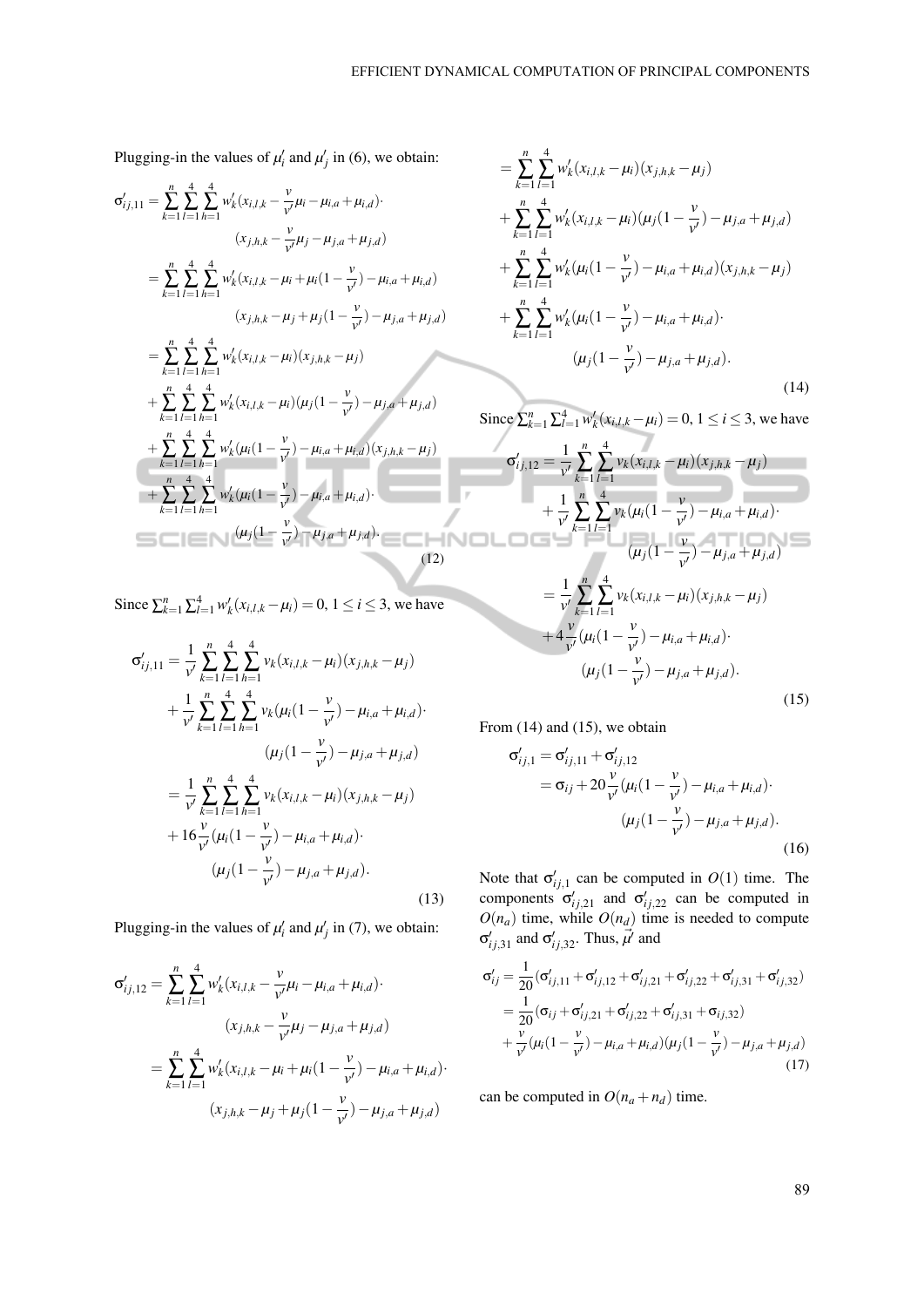#### Deleting Points

Let the new convex hull be obtained by deleting  $n_d$ tetrahedra from and adding *n<sup>a</sup>* tetrahedra to the old convex hull. If the interior point  $\vec{o}$  (needed for a tetrahedronization of a convex polytope), after several deletions, lies inside the new convex hull, then the same formulas and time complexity, as by adding points, follow. If  $\vec{o}$  lie outside the new convex hull, then, we need to choose a new interior point  $\vec{o}'$ , and recompute the new tetrahedra associated with it. Thus, we need in total  $O(n)$  time to update the principal components.

# 3 PRACTICAL VARIANTS OF DYNAMICAL PCA BOUNDING BOXES AND EXPERIMENTAL RESULTS

The main focus in this section is to show the advantages of the theoretical results presented in this paper in the context of computing dynamic PCA bounding boxes. We present three practical simple algorithms, and compare their performances. The algorithms were implemented in C#, C++ and OpenGL, and tested on a Core Duo 2.33GHz with 2GB memory. All algorithms use the result mentioned in Section 2.1 to compute the principal components. They differ only in how the extremal points along the principal components are found. The implemented algorithms are the following:

- PCA-AP (PCA-all-points) finds the extremal points by going through all points.
- PCA-AGP (PCA-all-grid-points) the space is discretized by a regular three dimensional axisaligned grid, with cells of size  $\epsilon \times \epsilon \times \epsilon$ . See Figure 1 for an illustration. The grid size is chosen relatively to the size of the object. Each object is scaled such that its diameter is 1. The values of ε are between  $0.001$  and 1. The corners of non-empty cells are candidates for extremal points along the principal directions.
- PCA-EGP (PCA-extremal-grid-points) this is an improvement of the PCA-AGP algorithm. To each vertical grid line, i.e., orthogonal to the *XY* plane, two extremal corners of the non-empty cell are computed. Thus, we reduced the number of candidates for extremal points from  $O(\frac{1}{\epsilon})$  $rac{1}{\epsilon^3}$ ) to  $O(\frac{1}{c^2})$  $rac{1}{\epsilon^2}$ ).

We further reduce the number of points considered in the PCA-AGP and PCA-EGP algorithms by replacing the cell corners with the centers of gravity of the cells. Afterwords, we expand the resulting box of the cells. Afterwords, we expand the resulting box<br>by  $\sqrt{3\varepsilon}/2$  to ensure that the box contains all original points. We have implemented also these variants, but, since for a reasonable big grid size ( $\varepsilon \ge 0.01$ ) the running time improvements are negligible, we report here only the results of the base variants of the algorithms PCA-AGP and PCA-EGP. For very dense grid the improved version of the both algorithms give better results.

In the following experiments, we add (delete) random points from the point set, and compare the results of a dynamical versions of PCA bounding boxes with their corresponding static versions (when the covariance matrix of the point set is computed from scratch). The time of computing, the volume of a bounding box, and the grid density are parameters of interest in this evaluation study. The tests were performed on a large number of real graphics models taken from various publicly available sources (Stanford 3D scanning repository, 3D Cafe). Typical samples of the results are given in Table 1, Table 2, and Table 3.

The main conclusions of the experiments are as follows:

- As expected from the theoretical results, the dynamic versions of the algorithms are significantly faster than their static counterparts. Typically, the dynamic versions are about an order of magnitude faster (see Table 1).
- The dynamic PCA-AP algorithm is not only significantly faster than its static version, it is also faster than the static version of the PCA-AGP and PCA-EGP algorithms. This is due to the fact that the brute force manner of finding the extremal points is faster than computing the covariance matrix of the new point set from scratch, although both algorithms require  $O(n)$  time in the asymptotic analysis.
- Clearly, the PCA-AGP and PCA-EGP algorithms, that exploit the grid subdivision structure, are faster than the PCA-AP algorithm. The price that must be paid for this is twofold. First, an extra preprocessing time for building the grid is needed. For the example considered in Table 1, computing the grid takes about 0.4 seconds for the PCA-AGP algorithm, and about 0.43 for the PCA-EGP algorithm. Second, the resulting bounding boxes are less precise (see Table 2).
- As it is shown in Table 3, for grids that are not very sparse ( $\varepsilon \leq 0.03$ ), the approximated PCA bounding boxes computed by the PCA-AGP and PCA-EGP algorithms are quite close to the exact PCA bounding boxes.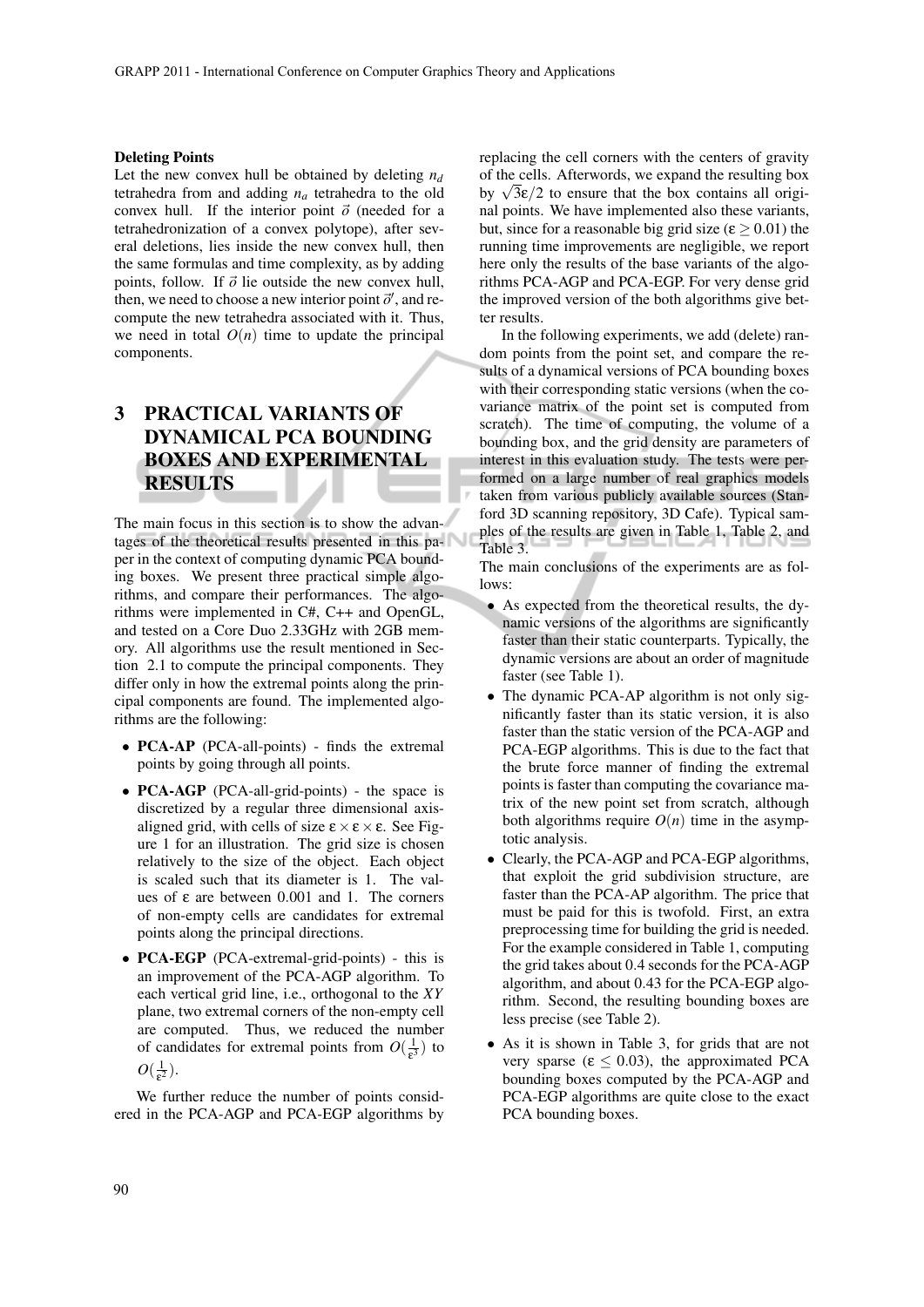

Figure 1: (a) A real world object and its corresponding grid for  $\varepsilon = 0.03$ . Only the non-empty cells are visualized. (b) The bounding box of the object obtained by the PCA-AGP algorithm.

Table 1: Time needed by the PCA bounding box algorithms for the lion model (183408 points). The values in the table are the average of results of 100 runs of the algorithms, each time adding/deleting the corresponding number of points.

| Adding/deleting points, $\epsilon = 0.005$ |         |                  |                    |                          |             |             |  |
|--------------------------------------------|---------|------------------|--------------------|--------------------------|-------------|-------------|--|
|                                            | $1$ pnt | 1 <sub>pnt</sub> | $100 \text{ bits}$ | $\vert$ 100 pnts $\vert$ | $1000$ pnts | $1000$ pnts |  |
| algorithm                                  | static  | dynamic          | static             | dynamic                  | static      | dynamic     |  |
| PCA-AP                                     | 0.166 s | 0.014 s          | $0.171$ s          | $0.015$ s                | $0.172$ s   | 0.016 s     |  |
| <b>PCA-AGP</b>                             | 0.092 s | 0.010 s          | 0.093 s            | 0.009 s                  | 0.990 s     | 0.017 s     |  |
| <b>PCA-EGP</b>                             | 0.081 s | 0.006 s          | 0.082 s            | 0.006 s                  | $0.092$ s   | 0.014 s     |  |

Tighter bounding boxes for the PCA-AGP and PCA-EGP algorithms can be obtained by the following approach. Let  $P_1$  be the supporting plane at the extremal grid point along one principal direction, and let  $P_2$  be the plane parallel to  $P_1$ , such that the distance between the plane parallel to  $P_1$ , such that the distance between  $P_1$  and  $P_2$  is  $\sqrt{3\varepsilon}/2$ , and  $P_2$  intersect or is tangent to the grid. We denote by *S* the subspace between  $P_1$ and  $P_2$ . Then, the candidates points for the chosen principal direction, that determine the tight bounding box, are all original points that belong to cells that have intersection with *S*. See Fig. 2 for an illustration. However, in the worst case all original points have to be checked.

Further (theoretical) improvement of the algorithms presented here could be obtained if, instead of the point set, we consider its convex hull when we look for extremal points. This only makes sense if the convex hull is computed dynamically. Otherwise, computing the static convex hull of the points will be more expensive than finding the exact extremal points by scanning all points.



Figure 2: For the principal direction  $PC_1$ , the algorithms PCA-AGP and PCA-EGP detect the point *g*<sup>1</sup> as extremal grid point, and the point *x* as extremal point of the original point set. However, there are other points (the violet colored circles) that are further than *x* along *PC*1.

## 3.1 Computing efficiently a Bounding Box of Several Objects

An interesting application of the closed-form solutions from Section 2 is to compute the principal components of two or more objects with already known covariance matrices. Thus, for fixed *d* the new covariance matrix Σ and the new principal components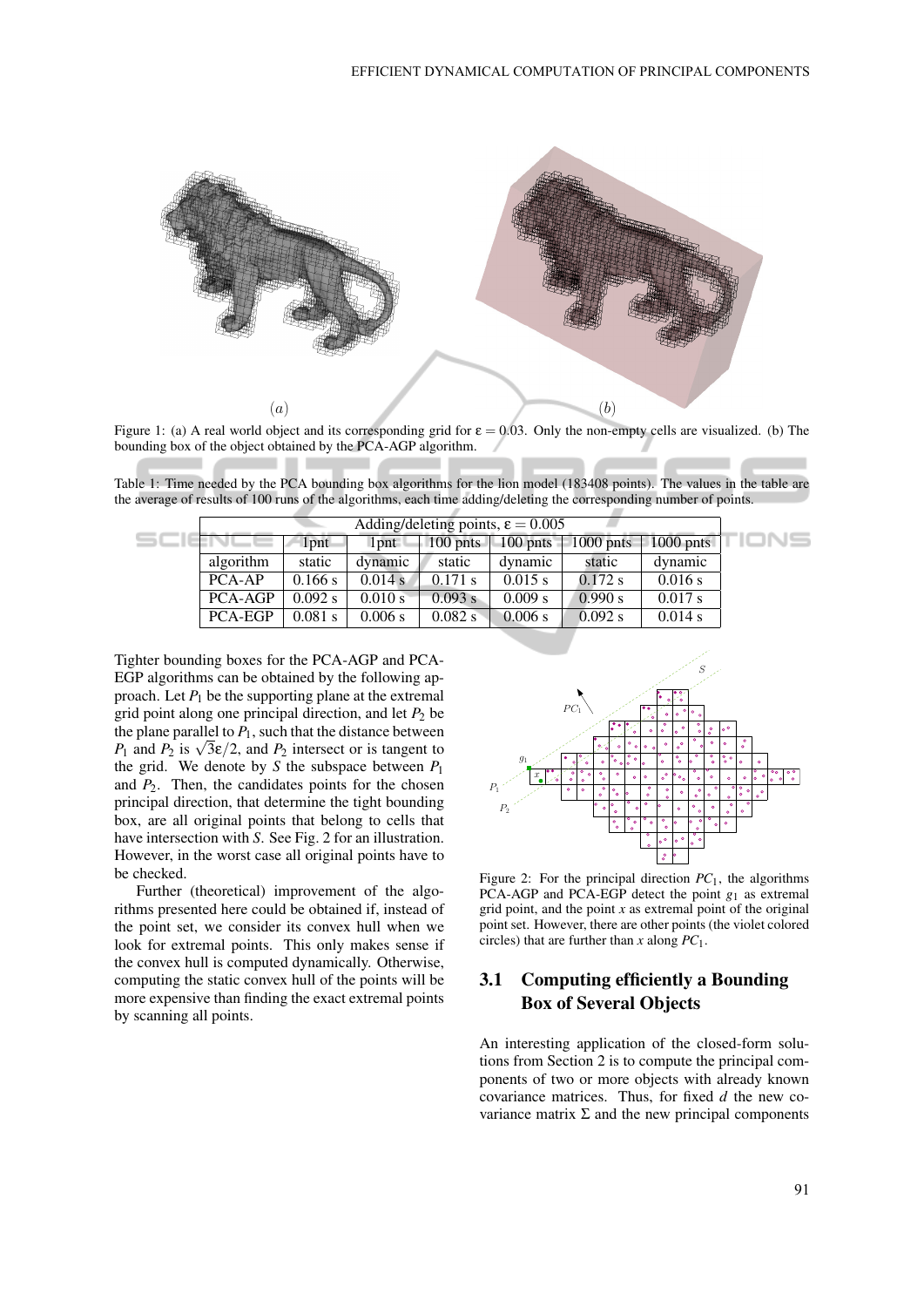Table 2: Volume of the PCA bounding box algorithms for the lion model. The values in the table are the average of results of 100 runs of the algorithms, each time adding the corresponding number of points.

| Adding points, dynamic version, $\epsilon = 0.005$ |                   |          |       |                            |              |  |  |  |
|----------------------------------------------------|-------------------|----------|-------|----------------------------|--------------|--|--|--|
| algorithm                                          | $1$ pnt $\perp$   | $10$ pnt |       | 100 pnts $\vert$ 1000 pnts | $10000$ pnts |  |  |  |
| $PCA-AP$                                           | 285.5             | 644.6    | 856.3 | 1149.1                     | 1236.4       |  |  |  |
| <b>PCA-AGP, PCA-EGP</b>                            | $295.5 \pm 662.7$ |          | 880.3 | 1221.8                     | 1263.2       |  |  |  |

Table 3: Volumes of the PCA bounding boxes algorithms for lion model for different grid density. The values in the table are the average of results of 100 runs of the algorithms, each time adding the corresponding number of points.

| Adding 100 points, dynamic version |                                                                                                            |       |       |        |        |        |  |  |  |
|------------------------------------|------------------------------------------------------------------------------------------------------------|-------|-------|--------|--------|--------|--|--|--|
| algorithm                          | $\epsilon = 0.005$ $\epsilon = 0.01$ $\epsilon = 0.03$ $\epsilon = 0.05$ $\epsilon = 0.1$ $\epsilon = 0.2$ |       |       |        |        |        |  |  |  |
| PCA-AP                             | 856.3                                                                                                      | 856.3 | 856.3 | 856.3  | 856.3  | 856.3  |  |  |  |
| PCA-AGP, PCA-EGP                   | 880.3                                                                                                      | 904.3 | 942.3 | 1080.1 | 1292.7 | 2324.8 |  |  |  |



Figure 3: (a) Two objects with their PCA bounding boxes. (b) The common PCA bounding box. Computing the common PCA bounding box dynamically takes 0.004 seconds, while the static version takes 0.02 seconds.

can be computed also in  $O(1)$  time.

This is a significant improvement over the commonly used approach of computing the principal components from scratch, which takes time linear in the number of points. Efficient computation of the common PCA bounding box of several objects is straightforward. See Fig. 3 for an illustration in  $\mathbb{R}^3$ .

## 4 CONCLUSIONS AND FUTURE WORK

The main contributions of this paper are the closedform solutions for updating the principal components of a dynamic point set. The advantages of the theoretical results were verified and presented in the context of computing dynamic PCA bounding boxes, a very important application in many fields including computer graphics, where the PCA boxes are used to maintain hierarchical data structures for fast rendering of a scene or for collision detection. We have presented three practical simple algorithms and compare their performances.

An interesting open problem is to find a closedform solution for dynamical point sets different from convex polyhedra, for example, implicit surfaces or B-splines. An implementation of computing principal components in a dynamic and continuous setting is planned for future work. Applications of the results presented here in other fields, like computer vision or visualization, are of high interest.

There are several further improvements and open problems regarding computing dynamic PCA bound